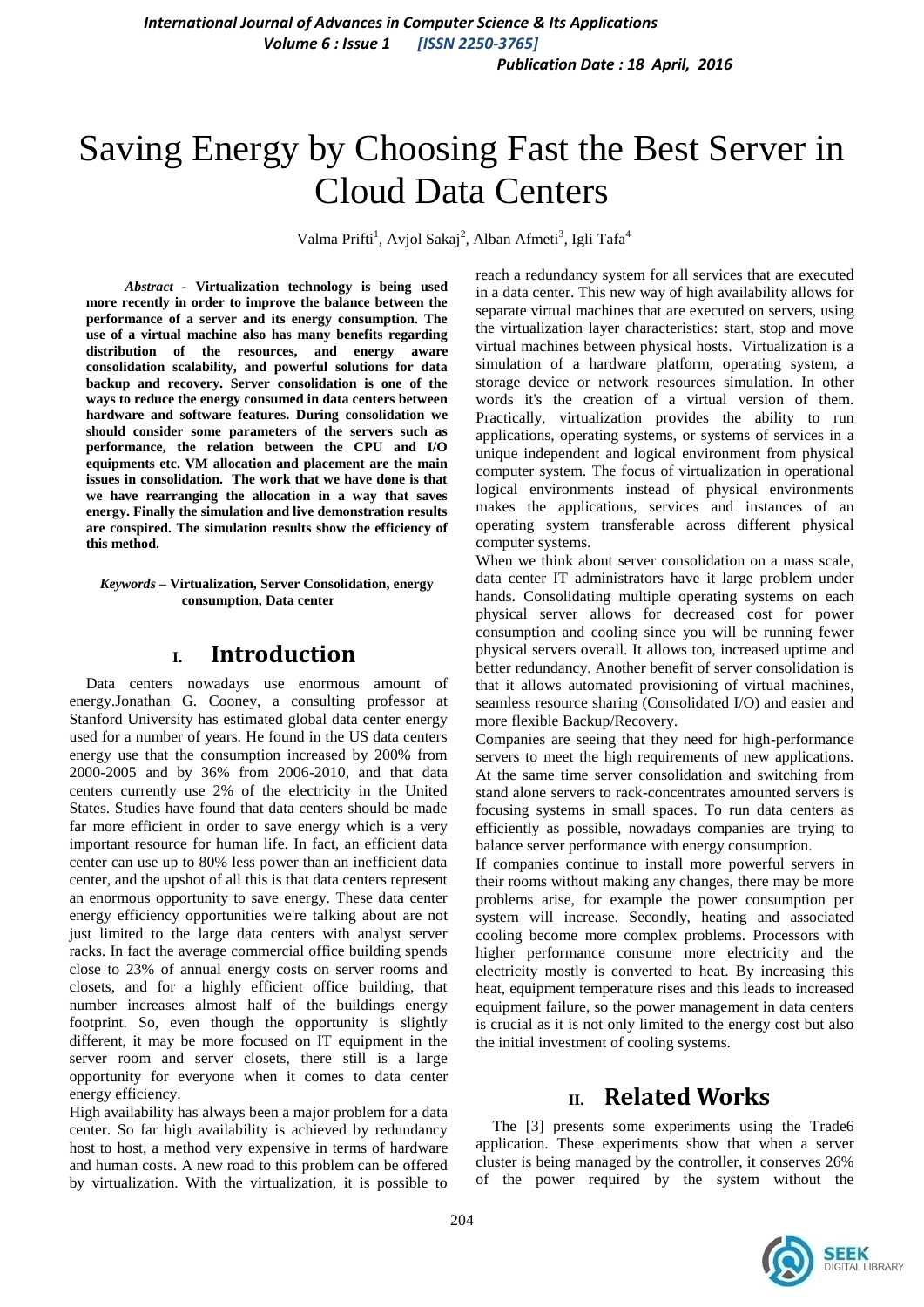#### *International Journal of Advances in Computer Science & Its Applications Volume 6 : Issue 1 [ISSN 2250-3765]*

#### *Publication Date : 18 April, 2016*

management of the controller. The [7] proposes an algorithm for finding the minimum of the energy allocation of workloads to servers. In the first step the algorithm determines the optimal point. Next, the request that has arriving is allocated to a server. If the request cannot be allocated, they turn on a new server for re-allocation of all the requests using the same heuristic. [8] Presents a study on the overlap of consolidating several applications on a single server with the Xen hypervisor. The [5] makes some experiments designed for an illustration of the system's behavior in various aspects in simple scenarios. They demonstrate competitive allocation of server resources in a cluster which is inadequate for unexpected load swells. In the [10] the consolidations of virtual machines are done using live migration and they proposed architecture of energy management system for virtualized data centers.

### **III. Background**

Nowadays a very common phenomenon is the use of more virtual machines on a single physical machine. This process is called as the process of virtualization. The reason for which becomes such action is to increase the use of resources of a server.

Given that nowadays servers are very large, in most cases they do not have enough work to justify the use of the energy from them. Thus, in order to decrease the energy consumption, some servers need to be switched and others to take their jobs, using the technique of virtualization. But what if the servers are over-utilized or under-utilized?

As for over-utilized servers the solution is that these servers work together with their virtual machines to pass into a new server which provides us with the necessary resources but without increasing more energy consumption. As for underutilized servers, good is that their virtual machines are transferred to a server which is more efficient and provides lower consumption energetic.

A simple model of energy consumption of a server can be given to us by the following formula:

$$
P_{total} = P_{idle} + U_{CPU}(P_{max} - P_{idle})
$$

- $P_{total}$  = the total power of the server
- $P_{idle}$  = server idle power
- $U_{\text{CPII}}$  = is the CPU power
- $P_{max}$  = the maximum power of the server.

By performing simple calculations we can find the energy consumed during migration and finally come to formulas shown and described below:

$$
Data_{mig} = \frac{VM_{datasize}}{Data_{rate}}
$$

- $Data_{\text{miq}}$  = the entire migration duration
- $VM_{datasize}$  = the size of data in VM
- $Data_{rate} = data$  rate for migration

$$
Cost_{mig} = \frac{P_{mig} * Data_{mig}}{T}
$$

- $Cost_{\text{mig}}$  = the cost of migration for VM
- $P_{mig}$  = power used for migration
- $T =$  duration for the migration (in seconds).

An important question arises when a server is over-utilized or under-utilized: which of virtual machines to migrate and where to migrate it?

To answer such a question we create an algorithm which will find us server that is able to make this work but also consume much less energy.

This algorithm checks all servers which are available and makes a selection on them and selecting only some servers that will meet certain conditions defined by the need to work as performance, resources, power, speed, availability, ... (where each server keeps in his memory some data on these parameters and which are calculated from his previous work or predetermined at the time of fabrication). In addition, this algorithm has another variable, which is tolerance, to make it possible to select a certain number of servers that meet the requirements of the above, but have a tolerance.

Once the selection is made the algorithm makes them a descending order based on the above mentioned conditions. Already selected servers were growing power to switch to full functionality and select the server that is suitable for the transfer of virtual machines and their works. *The algorithm:*

#### Input: allhostList, allVMList

Output: bestVmAlloc in allHostList

- 1. For all allHostList: Select hosts that meet certain conditions and make their ranking in descending order => selectHost(conditions,…. , tolerance)
- 2. For all the selected hosts (preceding cycle), increases the power and pull them in working  $\text{condition} \Rightarrow \text{host}. \text{AddPower}()$
- 3. Final Step: Choose the server with less energy consumption and give him the virtual machines  $\Rightarrow$ HostWithMinimalPower.add (vm).

### **IV. Experimental Environment**

As, for the part of the simulation of the above mentioned system, within a datacenter have been created 15 virtual machines and 10 different hosts. Host computer has parameters:

- 1- 4 GB RAM, and 500GB memory core i5
- 2- 4 GB RAM, and 2 \* 500 GB memory core i5
- 3- 2 GB RAM, and 500 GB memories core i3.

While in terms of virtual machines they have 256 RAM and 20 GB of memory. Threshold value was set between 0.6 and 0.8.

The first core i5 computer is working and in a moment of time needed to move to another computer more suitable. To do this migration is used Ubuntu 13.04. For hypervisor we have used KVM/QEMU. A virtual machine manager was installed called "VMM". The hosts were connected using LAN cable and one router, and necessaries applications were installed. Also, we create the NFS (network file system) storage in server and mounted on the host machines in it. We included the utilization threshold into the open source software codes of VMM in the source system.

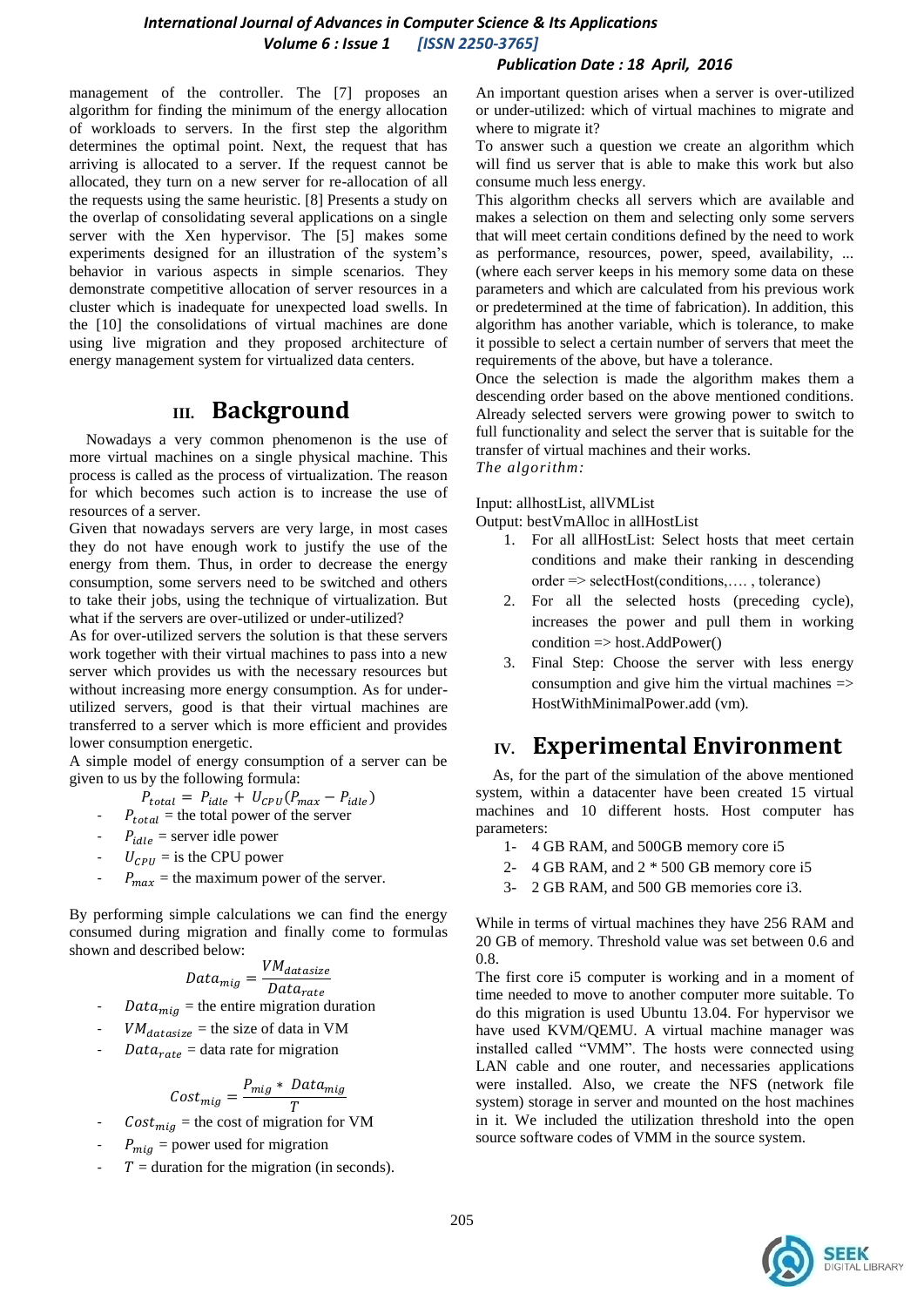#### *Publication Date : 18 April, 2016*

### **V. Experimental Phase**

Some applications were executed into source virtual machine and where executed repeatedly. A shell script was created and executed in the source host machine for observing the consumption of the CPU. VMM was run in all the computers and the migration starts when the host is overutilization. The migration in the VMM is pre-copy as there is iterative copying and migration of CPU status of the virtual machine. After the entire virtual machine is transferred to the destination, it continues to run only there.



**Figure 1: Live Migration**

From our algorithm were chosen only hosts who satisfies the conditions (the second one because the third did not have the necessary parameters) and therefore the new host will meet the following requirements and the pre-host CPU is shouted down to keep the quality of servers and to reduce the power consummation.

## **VI. Interpretation of Results**

After creating and configuring the necessary environment, by using our heuristics algorithm we start the simulation of the single threshold policy. In this time, during the simulation, the metric generated below is the energy consumed by the servers of single threshold policy.



By using cloudsim we implemented the single threshold policy, and we saw what happened to the energy consumed by the server when the utilization threshold is increased. By this experiment, during migration, were derived some data and with them we create the chart below which is the live demonstration of energy consumption by the system.



**the process**

This graph shows the energy consumption by the physical host computers during the initial time of the process until the end. It is noted that during the early migration of the power consumed by virtual machines is to a maximum, and then comes being reduced to switch to a state stable.

Also during migration, the use of resources always increases, causing increase the power consumption but at a very low level.



**Figure 4: Energy consumption during migration in CPU1**

- Blue  $=$  the worst case when all VM and hosts are close to each other in performance.
- $Red =$  the best case when machines and hosts differ from each other in performance and destination choice for the hostname is performed quickly and without more power consumption.

Once that is done the migration of VM is created graph of energy in time. Small curve to the left is created in the beginning of the migration and finding the most appropriate host. As part of the curve to the right is the time when the host CPU is found and is now being carried migration of data.